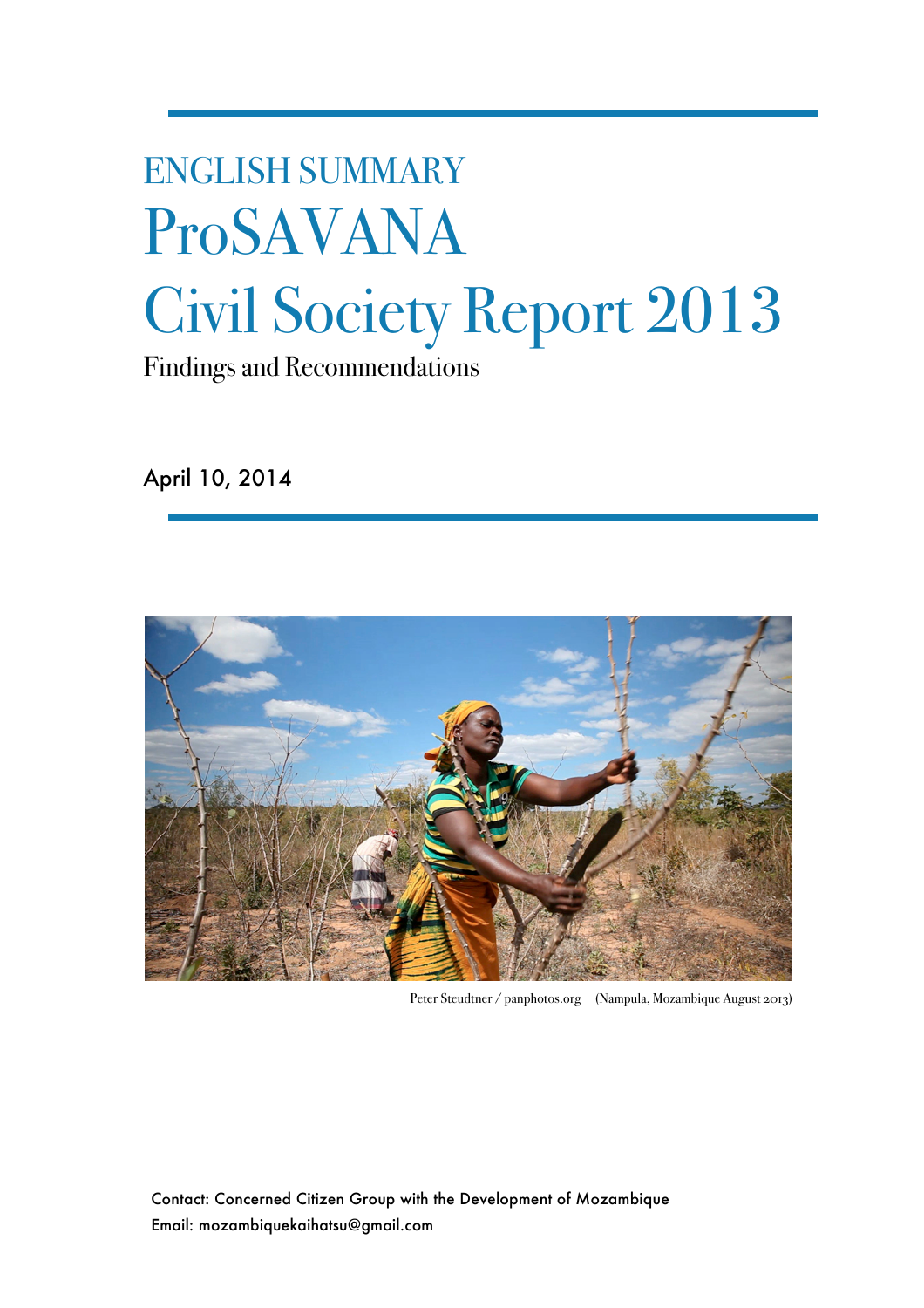Contact: Concerned Citizens Group with the Development of Mozambique 2 email: mozambiquekaihatsu@gmail.com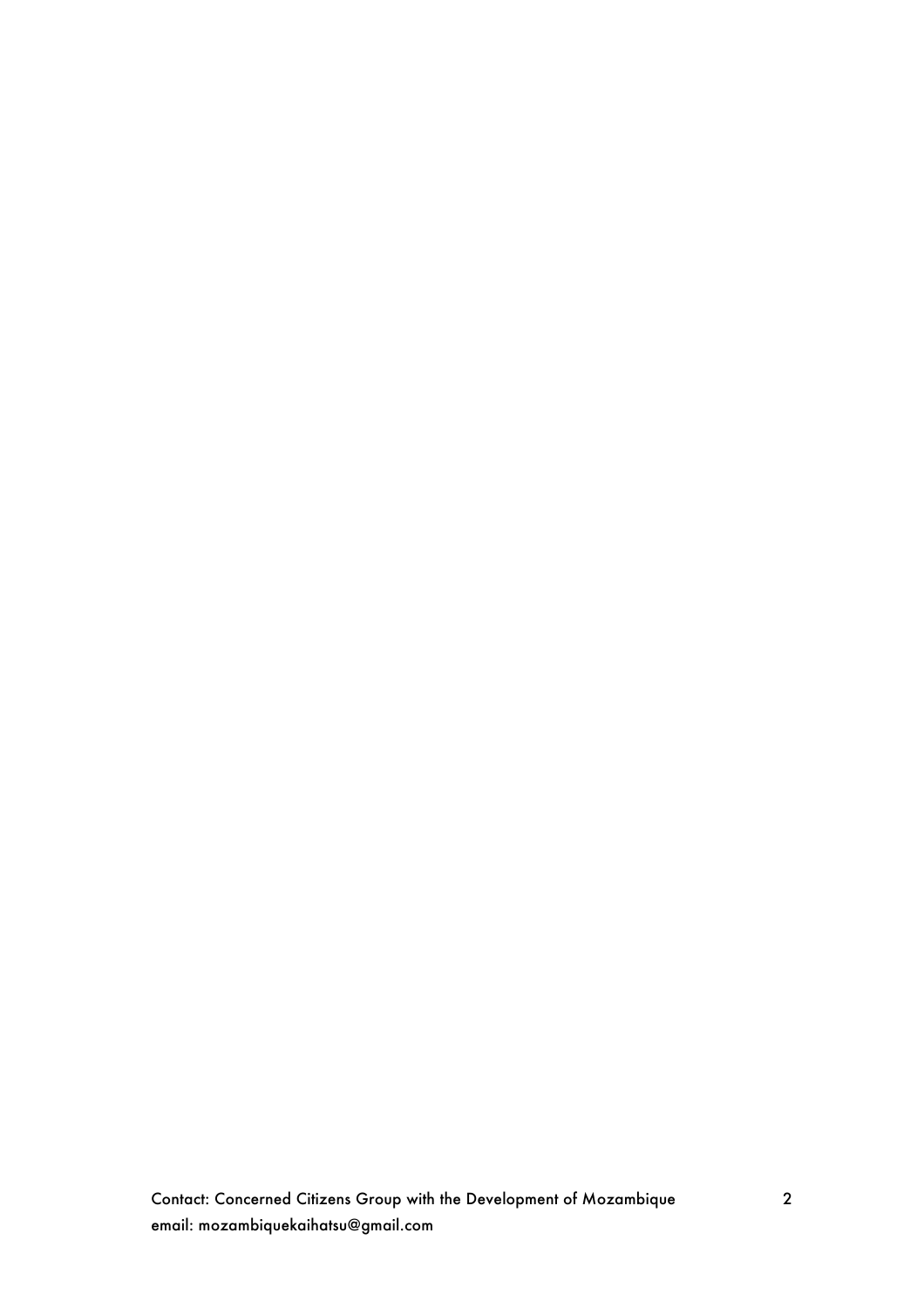## FOREWORD

A Foreword to the English Summary

This paper is an English summary of the joint civil society report, *ProSAVANA Civil Society Report 2013 - Findings and Recommendations -* published in Japanese on March 31, 2014. The report is a result of a collaborative effort undertaken by Japanese civil society groups which have been committed to the monitoring and advocacy activities around ProSAVANA since November 2012. ProSAVANA is a large scale agricultural development program currently being planned and implemented by the governments of Mozambique, Japan and Brazil. The report primarily reports on the findings of a joint field research conducted in July - August 2013, but is also supplemented by observations and analysis, based on primary sources in Japanese, Portuguese and English, as well as secondary sources from academic publications.

Preceding the final version of this report, a provisional draft of the report was published in Japanese on January 15, 2014 seeking comments from interested and involved stakeholders. The report generated significant interest from a wide audience, and has logged 16,000 downloads in two months.<sup>1</sup> The report has been distributed to and read by not only civil society, researchers, students and journalists, but also relevant individuals in the Japanese Ministry of Foreign Affairs (MOFA), the Japan International Cooperation Agency (JICA), and the Japanese Parliament. The report has contributed to the discussions on ProSAVANA as well as to related issues of land-grabbing, private agricultural investment, food sovereignty, family farming, PPPs (public private partnerships) and ODA within Japan. The final version incorporates comments and feedback from a wide audience on the provisional draft and is supplemented by a comprehensive Annex compiling past media coverage, statements and publications concerning ProSAVANA.

JICA responded to the report by acknowledging appreciation for the efforts made by those involved in the creation of the report and expressed that it "takes very seriously the findings of

<sup>1</sup> Provisional Draft (Japanese) http://www.arsvi.com/i/ProSAVANA\_findings\_cso\_tentative.pdf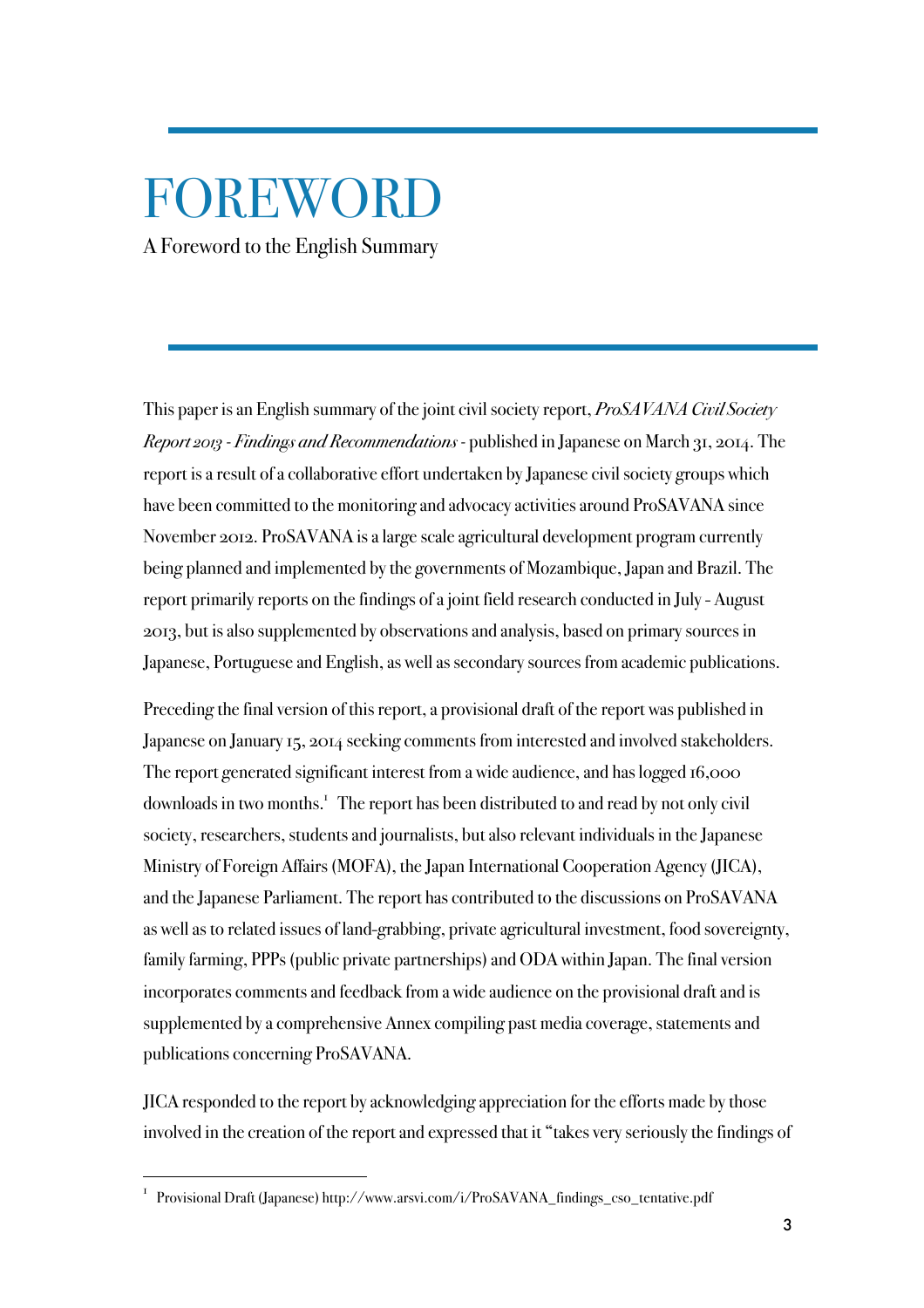the report, and acknowledges that there is much to learn from the report, especially from Chapter  $_4$ . We would like to boldly revisit the current Concept Note as is."<sup>2</sup> JICA also summarized 7 points of takeaway from its internal discussions and reflections on the report.

- 1) The purpose of ProSAVANA is to serve the interests of the majority small scale farmers, in an inclusive and sustainable manner.
- 2)The importance of investing in family farming is noted, and increasing the productivity as well as diversity, as a result of the choice of small scale farmers themselves, will be key.
- 3)At the same time, there are farmers who have shown a continued intrest in accessing options leading to increased income. We hope to provide them with a reasonable option within the program, which would at the same time contribute to the development of the local community.
- 4)There is a strong recognition for the importance and necessity to understand customary land practices. The question is how we will be able to protect the land rights of the smallscale farmers. This goes beyond the question of whether DUAT (land use) registration is necessary or not.

5) The challenges and responsibilities faced by the Mozambican government is enormous, and without adequate social and environmental considerations, there could be grave consequences for small scale farmers in the development process. JICA will make this understanding clear to other parties and provide support and input as necessary.

6) All of the measures above need to take into consideration and reflect the voices of framers themselves.

7) A comprehensive development program, taking into account social and environmental considerations, is necessary.

JICA also noted that the takeaways are the result of internal discussions within JICA, and that the views were those of JICA's alone and not necessarily representative of the other partners in the Trialateral Cooperation. However, JICA did commit to sharing contents of the report widely amongst staff and consultants involved in ProSAVANA and that core learnings and takeaways from the report were translated and shared with its Mozambican and Brazilian counterparts.

We recognize a significant change in JICA's acknowledgement of the concerns raised by local communities and civil society. We welcome JICA's statement and commend their commitment to fundamentally revisiting the structure of the program. We hope to see this duly reflected in the upcoming revised Concept Note and Draft Master Plan under ProSAVANA-PD and other related programs under ProSAVANA-PEM (formally ProSAVANA-PE).

as mentioned by JICA at the 8th NGO-MOFA/JICA Meeting held in Tokyo on March 12, 2014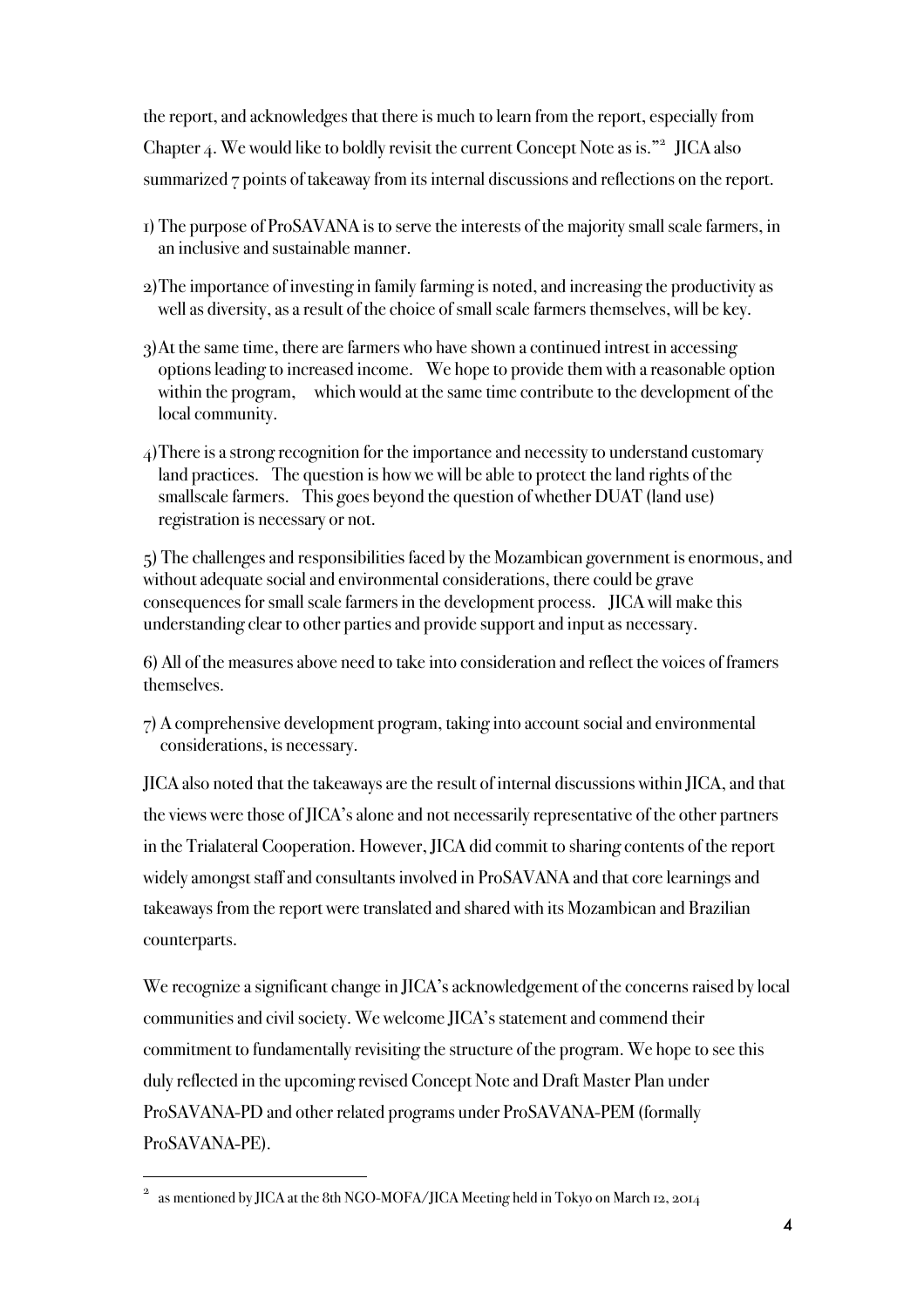However it is important to note that, as of May 20, 2014, the current status and procedures under the program do not necessarily reflect this promissed change. One particular concern is that the extentions projects under ProSAVANA-PEM have gone ahead despite the delay in the Master Plan drafting process. Additionally, safeguards measures against "landgabbing" as currently proposed are still very weak, with mention of the Priniciples for Responsible Agricultural Investment rather than specific measures and guidelines such as The Voluntary Guidelines on the Responsible Governance of Tenure of Land, Fisheries and Forests in the Context of National Food Security.

At the same time, we would also like to draw attention to, and emphasize that ProSAVANA is, despite separate, an integral component of the Nacala Corridor development (The Project for Nacala Corridor Economic Development Strategies in the Republic of Mozambique (PEDEC)), which is a bilateral cooperation ODA project between Japan and Mozambique. It is PEDEC which lays out the grand picture of integrated infrastructure development and lays out the direction of facilitating private investment. Therefore it is crucial that certain concerns, such as those raised around land, be addressed not only in ProSAVANA but through PEDEC as well. Furthermore, in the past year, the most contested components of ProSAVANA seem to have been carved out of the technical scope of the program, but remain very much alive and integral to the scheme. The most obvious example of this is the Nacala Fund, a fund intended to be the financing vehicle for large private investment projects in the Nacala Corridor, managed by Vigna Projectos strongly linked to the Getulio Vargas Foundation (FGV) which was part of the consultants team responsible for drafting the Master Plan.

Finally, it should be noted that the English summary is not a comprehensive summary of the report, but has focused on sections perceived to be relevant to a wider English audience. The English Summary gave priority to Chapter 3, which discuss the findings of the field mission in regards to the on the ground progress and implementation of the ProSAVANA program, and Chapter 5, which documents the dialogue process between Mozambican farmers groups and civil society in regards to ProSAVANA, as well as its implication in light of the JICA Guidelines on Environmental and Social Considerations. Chapter 2 has been largely omitted due to the fact that there are reasonable numbers of research and publications on general cases of land-grabbing in Mozambique found in English. The details in Chapter  $\ddot{A}$  is Mozambique specific and intended for those involved in the design and delivery of ProSAVANA. We are happy to respond to individual inquiries if need be.

The authors and Japanese civil society groups thank the Mozambican farmers, their organizations and other civil society organizations for their cooperation in the planning and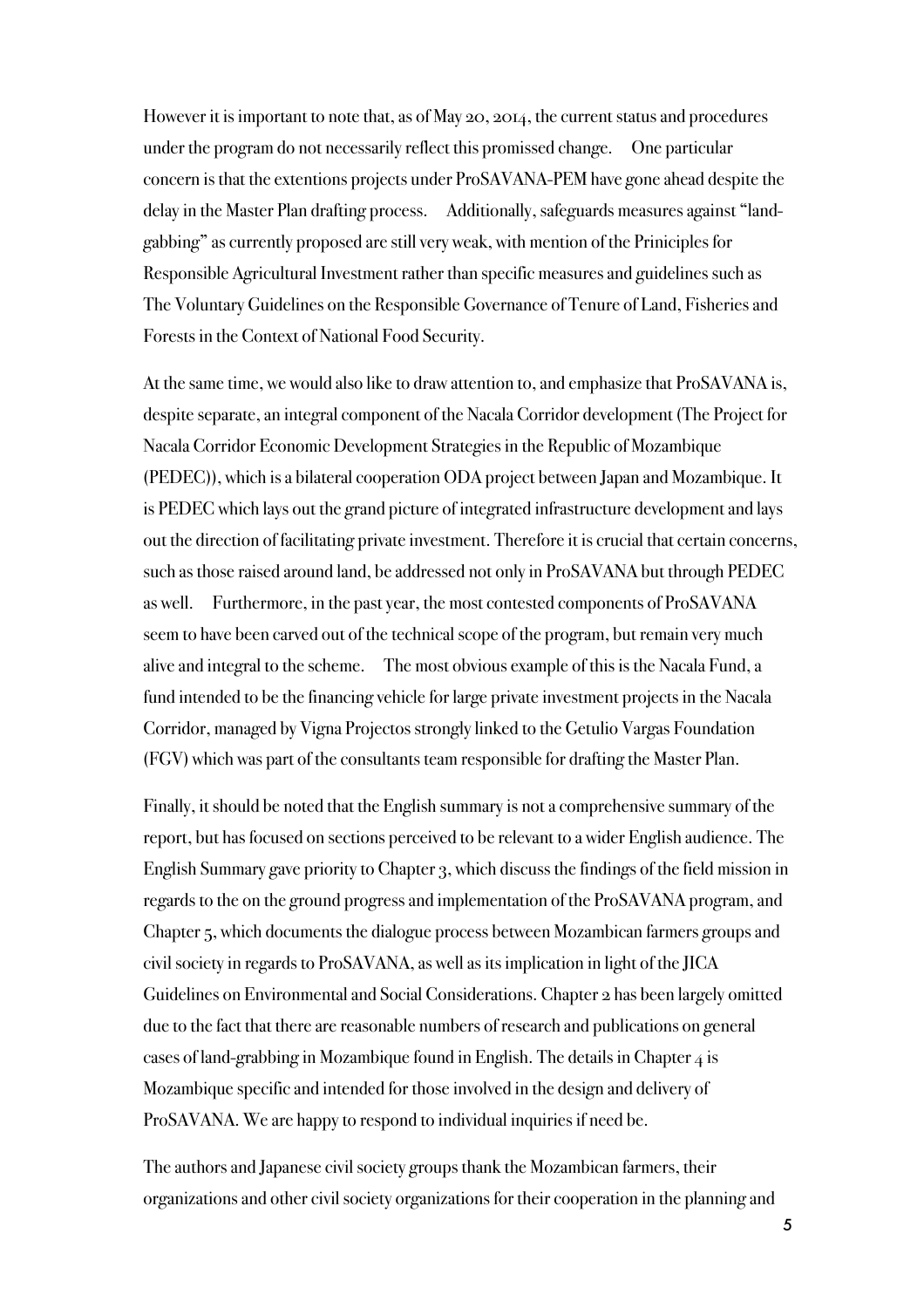execution of the field research, as well as for the insight and input from a wide range of individuals from both inside and outside of Mozambique. The Japanese civil society groups commit to a continued monitoring and advocacy of ProSAVANA based on the voices of Mozambican farmers and civil society. It is our hope that this English Summary and our commitment to evidence based research on ProSAVANA will contribute to the design of a agricultural development program for and by the small scale farmers, as well as to a wider debate around PPPs, private investments and corridor development initiatives in Africa.

#### CO-AUTHORS

Sayaka Funada Classen (Tokyo University of Foreign Studies) Naoko Watanabe (Japan International Volunteer Center) Yoko Akimoto (ATTAC Japan)

#### **CONTRIBUTORS**

Maiko Morishita (OXFAM Japan) Naoko Tsuyama (Africa Japan Forum) Masao Yoshida (Africa Japan Forum) Koichi Ikegami (Kinki University) Kiyotaka Takahashi (Japan International Volunteer Center) Izumi Koide (Tokyo University of Foreign Studies) Nahomi Seto (Tokyo University of Foreign Studies) Ryuichiro Saito (Africa Japan Forum)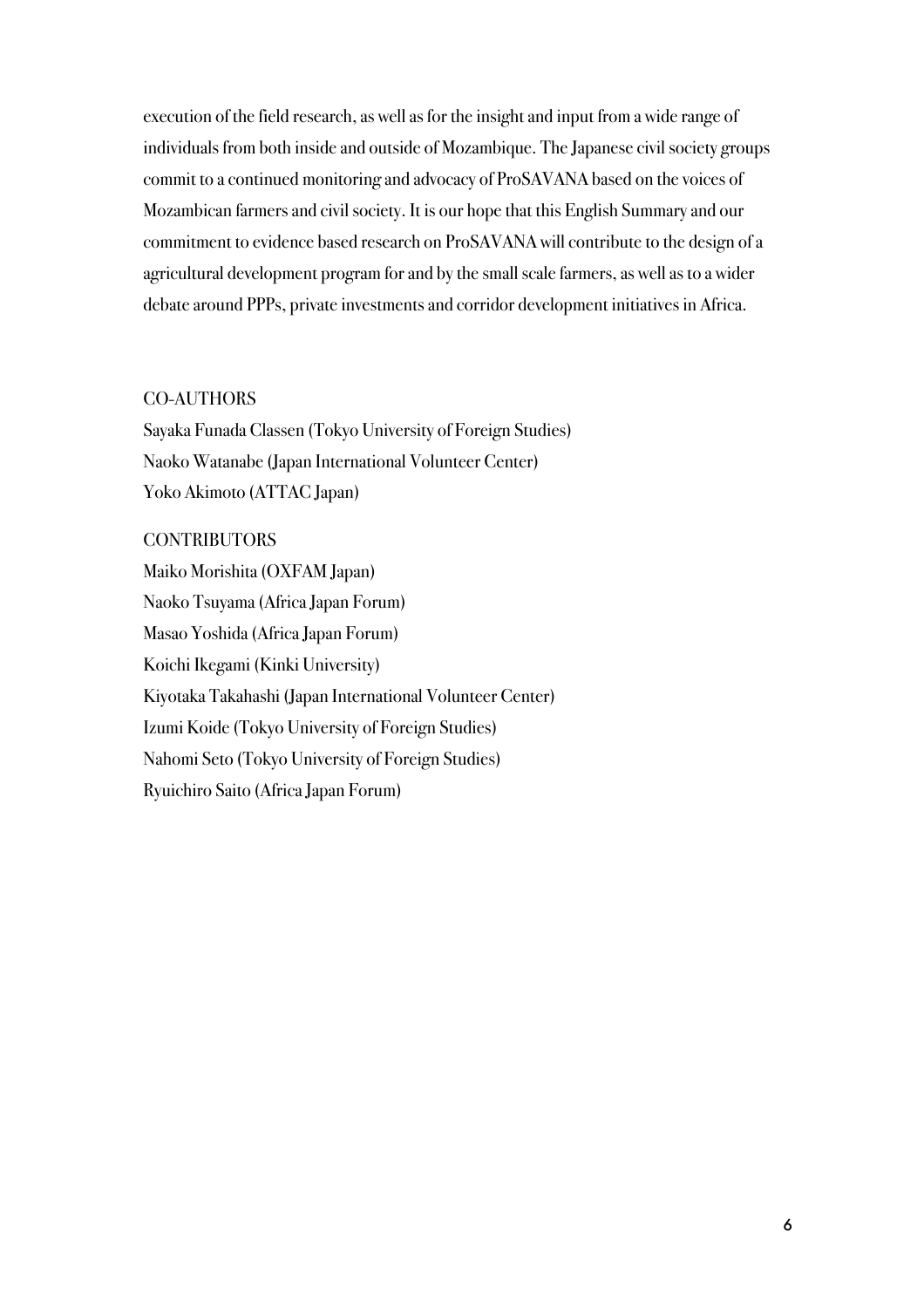## Table of Contents

ProSAVANA Civil Society Report 2013

### Chapter 1 Purpose, method and context of Field Research

- 1-1 Purpose
- 1-2 Method
- 1-3 Scope
- 1-4 Context
- 1-5 Summary

### Chapter 2 Land Grabs in Northern Mozambique

- 2-1 Land Grabs and Land Conflicts in Northern Mozambique
- 2-2 DUAT Registration the situation and challenges
- 2-3 Summary and Implications for ProSAVANA

## Chapter3 ProSAVANA (PDIF / QIPs)

- 3-1 ProSAVANA Development Initiative Fund (PDIF) (contract farming)
- 3-2 PDIF (accountability and conflict of interest)
- 3-3 Quick Impact Projects (QIPs)

### Chapter 4 History and Discussions around Agricultural Development and the role of small-scale farmers in Mozambique

- 4-1 Overview of agricultural development policies to date
- 4-2 Global regime intervention in agricultural development policies
- 4-3 The role of small scale farmers and policy choices
- 4-4 Small scale farming in Northern Mozambique
- 4-5 Visions and initiatives by and for small scale famers
- 4-6 Summary and Implications for ProSAVANA

### Chapter 5 Meaningful Participation and the Consultation Process

5-1 Dialogue and Consultation for what?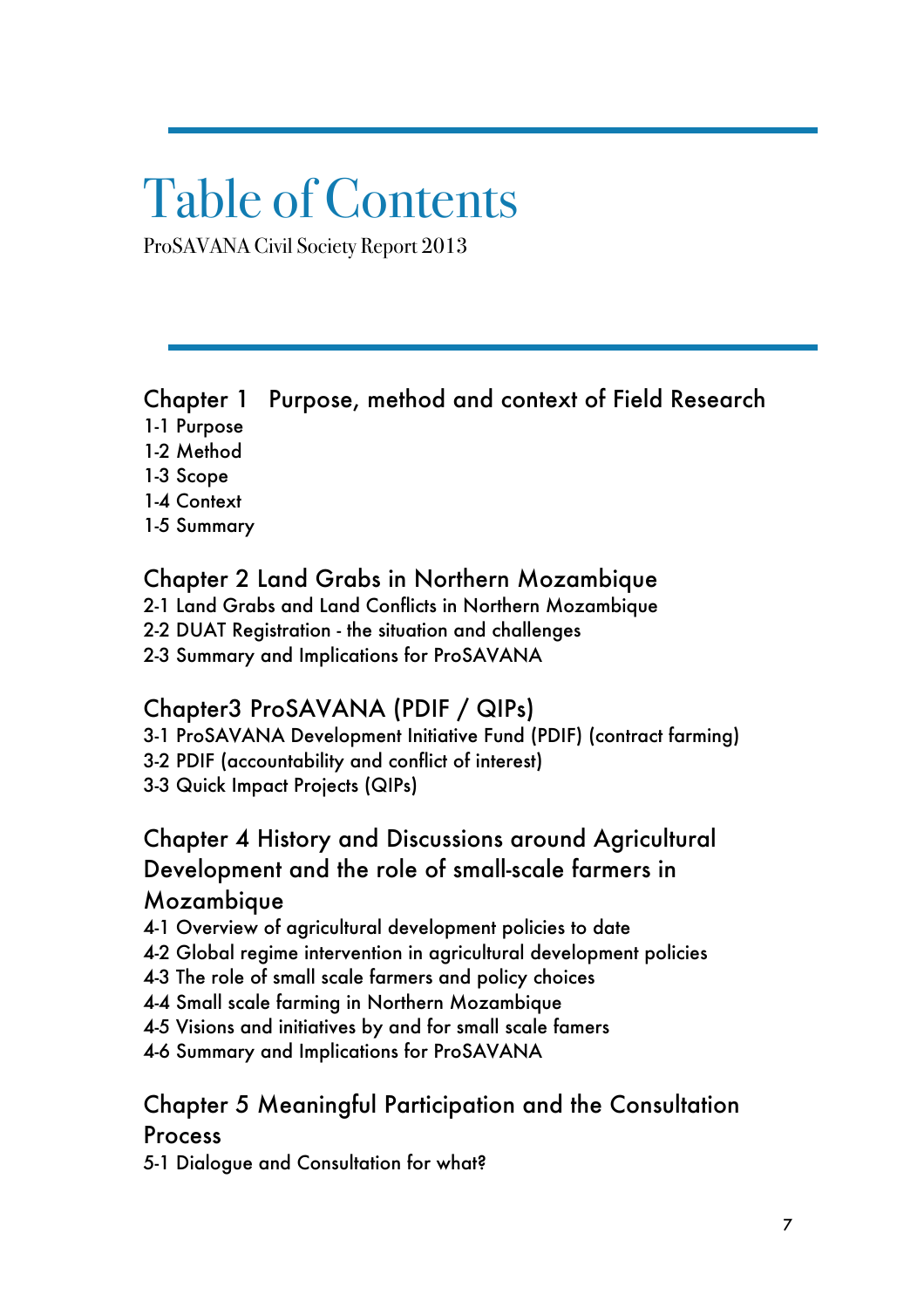5-2 Dialogue/Consultation in ProSAVANA, as seen and understood by the

local farmers and civil society 5-3 Findings from field interviews

5-4 Consultation in the rural areas

5-5 Summary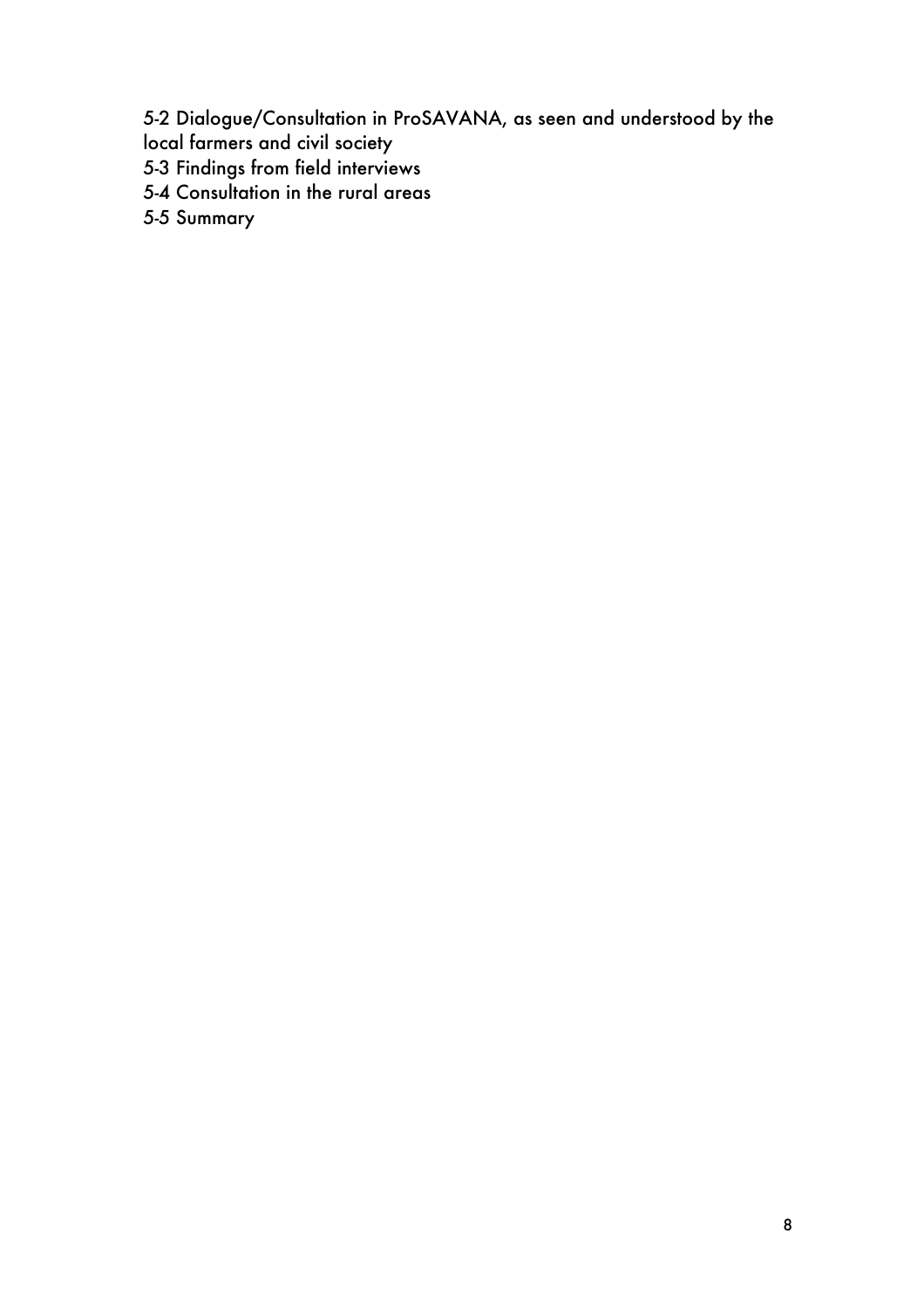## SUMMARY ProSAVANA Civil Society Report 2013

The joint field mission, which substantial sections of this report is based on, was conducted between July 23 to August 18, 2013 in Maputo and in the three relevant provinces of ProSAVANA: 4 districts in Nampula Province, 3 districts in Niassa Province, and 1 district in Zambesia province. 5 individuals participated from Japanese civil society and academia, whom are either credited as co-authors or contributors to this report.

#### PURPOSE OF THE JOINT FIELD MISSION

Five questions were identified as the purpose of the joint field mission.

- 1. To obtain a general grasp and understanding of current societal and cultural dynamics in Mozambique
- 2. To make a general observation on the presence of agricultural private investments and its social and environmental impacts on local communities, including land related conflicts and incidence of land grabs (Chapter 2)
- 3. To see actual progress on the ground in regards to ProSAVANA (Chapter 3)
- 4. To observe the livelihood and agricultural practices of local farmers, and understanding this in the context of the historical agricultural policy of Mozambique (Chapter  $_4$ )
- 5. To better understand the perspectives and opinions of the Mozambican farmers and civil society including social and political aspects of influence (Chapter 5)

#### BACKGROUND AND CONTEXT TO THE REPORT

ProSAVANA (ProSAVANA-JBM / Triangular Cooperation for Agricultural Development of the Tropical Savannah in Mozambique) is a large scale agricultural development program in the Nacala Corridor of Northern Mozambique. Signed and agreed upon by the three governments in 2009, ProSAVANA is a trilateral cooperation program involving Mozambique, Japan (JICA) and Brazil (Brazilian Cooperation Agency (ABC)).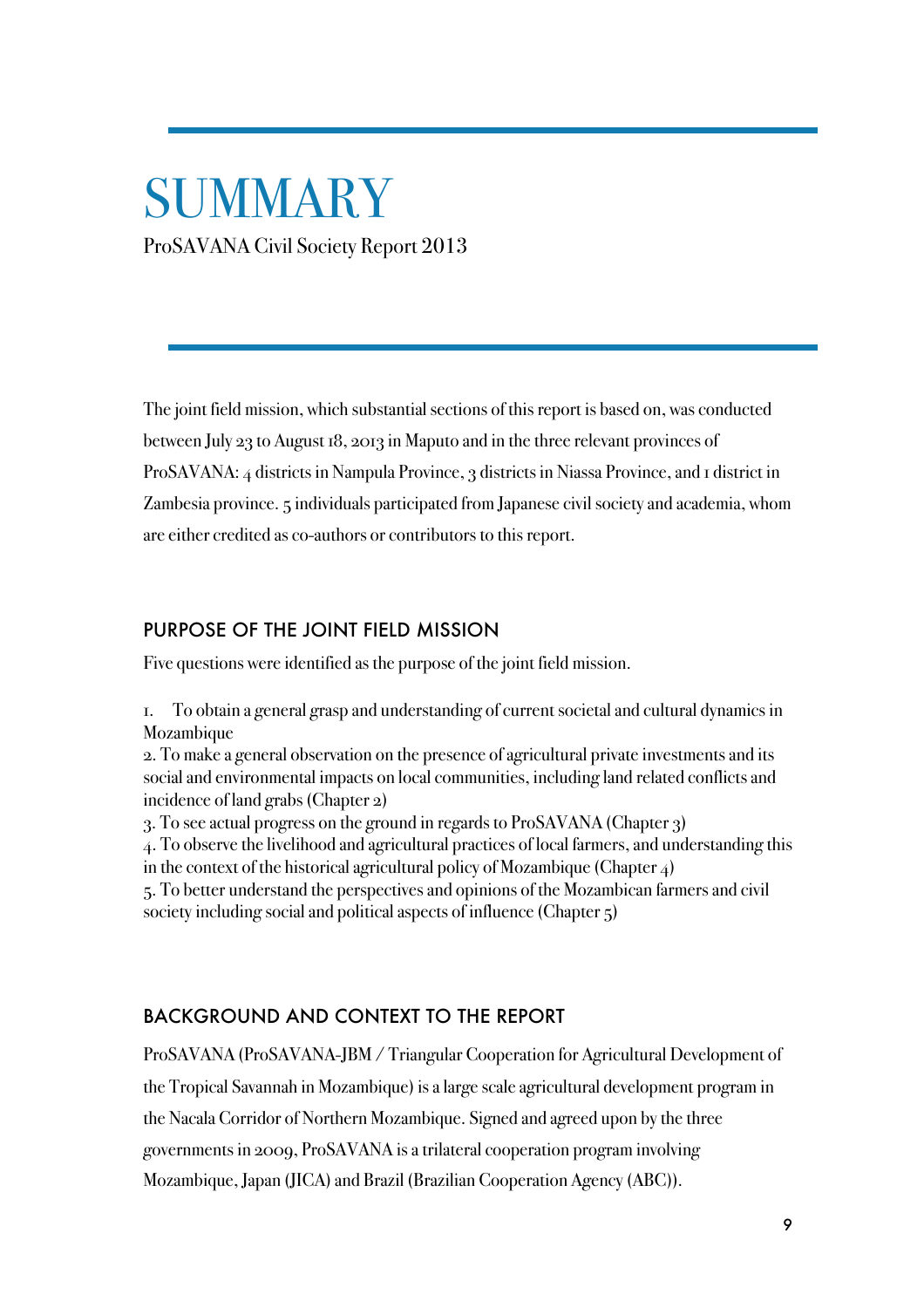The intention of the trilateral partnership is to draw from the experience of Japan and Brazil, namely from a large scale agricultural development program in the cerrado region of Brazil in the 1970s, known as PRODECER.

ProSAVANA will potentially affect an area of more than 10 million hectares of land across 3 provinces, much of it in use by the area's over 4 million inhabitants, who mostly live off the land. Yet the region's farmers and civil society had been largely left out of the planning process. It can be said that the program was initiated with a serious lack of stakeholder consultation and attention to social and environmental concerns.

The first voice from civil society concerning ProSAVANA was raised on October 11, 2012, in a form of a public statement issued by the União Nacional de Camponeses (UNAC). UNAC is the largest farmers organization in Mozambique which has been standing for the rights of farmers for over 26 years; playing an indispensable role in contributing to and influencing Mozambican agricultural and land policies.

The public statement raised due concerns and criticized the program for the lack of transparency and accountability, a disregard for the concerns and rights of farmers, an undermining of social and environmental considerations, and of neglecting imminent concerns around land grabs and land related conflicts. <sup>3</sup>

Responding to this public statement issued by UNAC, a group of Japanese NGOs and concerned researchers brought the statement to the attention of the Japanese government at the NGO-MOFA Meeting in December 2012. It was thereafter agreed that a spin-off of the NGO-MOFA Meeting on ProSAVANA would be held between concerned NGOs and MOFA/JICA starting in January 2013. A total of 8 NGO-MOFA/JICA Meetings on ProSAVANA have been held to date. Japanese NGOs have used these meetings to push for information disclosure around areas of raised concerns, and for advocacy.

It was through the NGO-MOFA/JICA meetings that MOFA/JICA first confirmed that the purpose of ProSAVANA is to support small-scale farmers. However, as the findings in the report suggest, actual developments and projects do not necessarily align itself with this purpose. This is precisely because ProSAVANA never started out as a development project for and by the Mozambican farmers themselves, but manifested out of what Japan and Brazil as donors wanted to see.

<sup>&</sup>lt;sup>3</sup> The English translation of the statement can be found on the GRAIN website http://www.farlandgrab.org/post/view/21211-unac-statement-on-the- prosavana-programme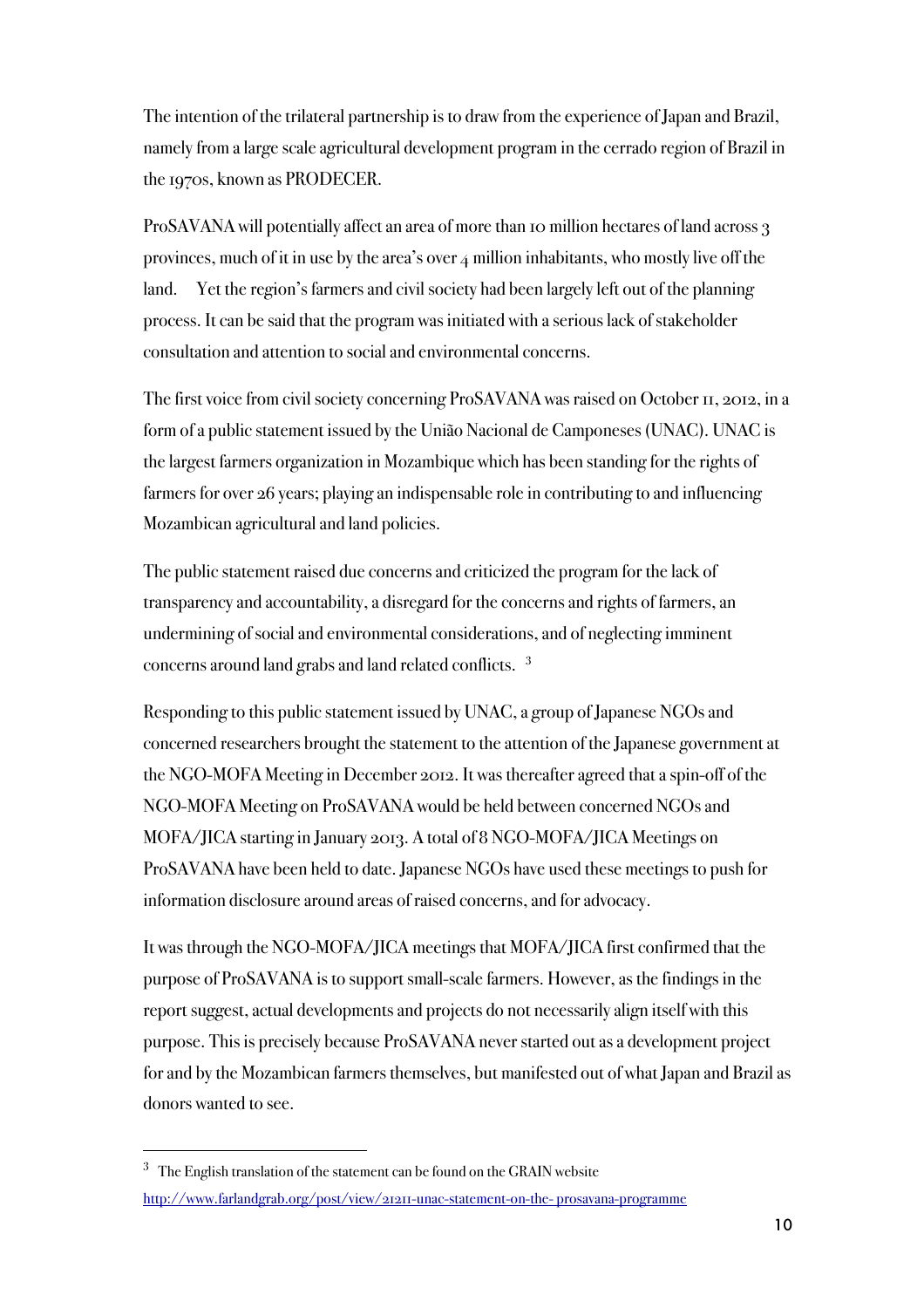There has been a lack of marked consistency in the explanations provided by the respective governments on critical aspects of the program including; the role of Brazil, private investment, land concessions, and whether agricultural production was for domestic consumption or for exports. While the Japanese government and JICA boasted of a win-win model of agricultural development to national media, claiming that assisting in agricultural development in Mozambique was going to be a source of soya production for Japan,<sup>4</sup> the Mozambican Minister of Agriculture claimed all soya production would be for domestic consumption as feed for the poultry industry. <sup>5</sup>

Though ProSAVANA has yet to deliver its Master Plan, pilot projects are being implemented on the ground, and private investments are already taking place foreseeing ProSAVANA and the development of the Nacala Corridor. There is also overwhelming evidence of land-grabbing and land related conflicts related to the influx of private investment in Northern Mozambique. Information disclosure around ProSAVANA remain limited. The concerns of local farmers around land is not only understandable but an imminent threat. There is no institutional mechanism in place to address these grievances. The development of the ProSAVANA Master Plan needs to recognize these realities on the ground and address the issues if it seeks to be of any benefit to the local small scale farmers.

#### LAND GRABS IN NORTHERN MOZAMBIQUE

Chapter 2 documents cases of land conflicts and possible cases of land-grabbing in Northern Mozambique. ProSAVANA extends over 3 provinces and 19 districts. The field mission was conducted in 4 districts, all of which documented cases of what could be called land-grabs. There were a number of large-scale plantations (soya, eucalyptus, etc) that have begun its operation in the past few years.

Cases were witnessed, where due to these large land concessions, local farmers were confined to limited arable land, resulting in a decrease of both income and food for the farmer and family. In multiple cases, the construction of schools and medical facilities promised to the local community was not delivered by the companies. Job creation which was also promised by the company was also very limited. In many cases, local farmers did not receive any

 $\overline{a}$ 

 $4$  Nikkei BP 2013

http://special.nikkeibp.co.jp/as/201207/africa/vol3/step3\_p2.html

<sup>5</sup> Agricultural Minister Pacheco at the People's Triangular Conference in Maputo on August 8,2013.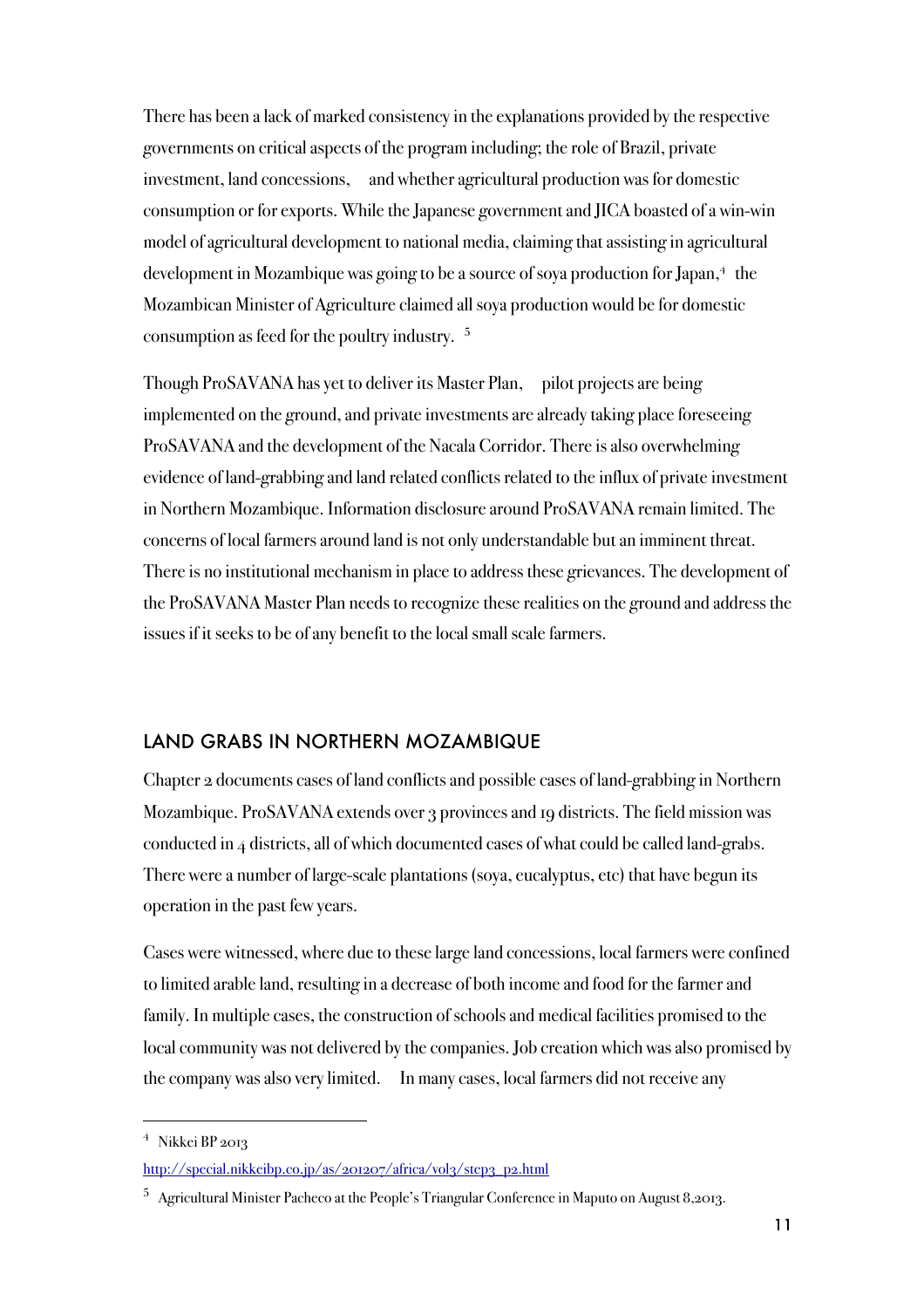compensation for their land. The stories shared by the communities were all strikingly similar to that documented by other initiatives reporting on land conflicts in Mozambique. <sup>6</sup>

#### ON THE GROUND PROGRESS AND IMPLEMENTATION OF PROSAVANA

There has been a continued ambiguity as to the scope and stage of ProSAVANA due to its lack of transparency. ProSAVANA was initially scheduled to deliver its Master Plan in the summer of 2013. However, due to concerns raised by Mozambican farmers and civil society both in and outside of Mozambique, the governments have initiated a process of dialogue and has amended the initial timeline. The Master Plan is said to be due in the summer of 2014, but a specific month or date has not been announced.

Despite the fact that ProSAVANA is only in its phase of developing its Master Plan, and thus the program technically has not begun, local communities have attested to its implementation on the ground, namely through the ProSAVANA Development Initiative Fund (PDIF) and the Quick Impact Projects (QIPs). The field mission was aimed at observing on the ground progress and implementation of these two projects.

#### PDIF (ProSAVANA Development Initiative Fund)

PDIF was launched in September 2012 under the tri-party agreement between the Ministry of Agriculture, JICA and GAPI (half-governmental financial institution to support small-scale industries). The fund is sourced from the Mozambican Ministry of Agriculture's Counterpart Fund formed with the proceeds from the Food Aid ("Kennedy Round") provided by the Japanese Government, in which several million US dollars had been set aside for use in agricultural development. The PDIF has an initial capital of 750,000 USD to finance selected agribusinesses in the Nacala Corridor on a piloting basis. JICA has repeatedly referred to the PDIF as evidence for ProSAVANA being a scheme for supporting small-scale farmers.

In the first round of applications, 5 local companies working with small scale farmers primarily through contract farming schemes - were granted loans in 2012. Interviews were conducted with 2 of the companies, and a visit to one particular company included a field visit

Seeds of Discontent http://www.seedsofdiscontent.net/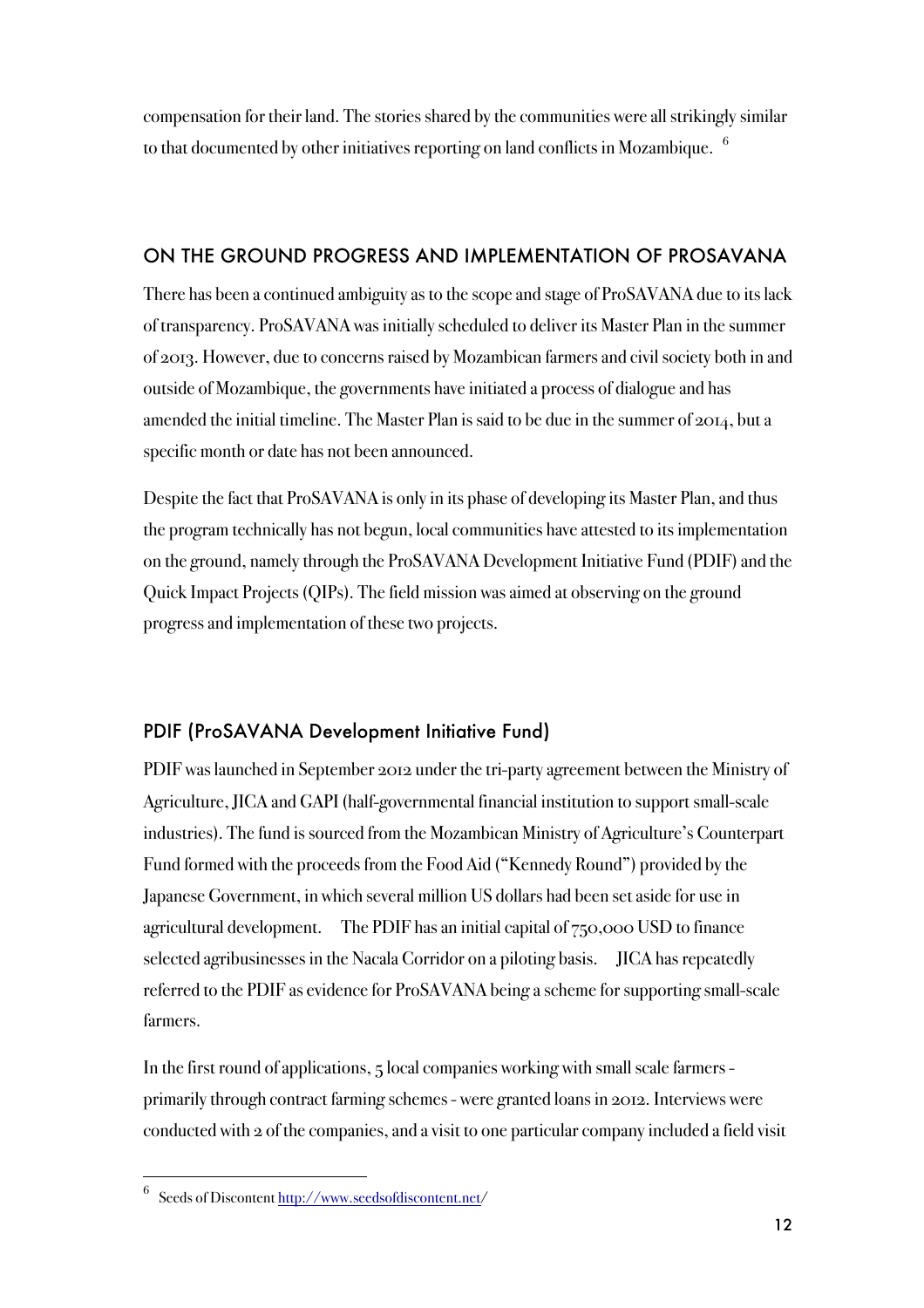as well as interviews onsite with the farmers themselves. The following facts and concerns were identified as a result of onsite interviews and follow-up desk research.

1. PDIF supports small to medium scale enterprises

PDIF does not directly provide support to small-scale farmers. PDIF funds small and medium size enterprises who work with local farmers through a contract farming scheme. Despite the fact the vast majority of small scale farmers in Mozambique cultivate more or less on average 1 hectre of land, we found that companies seem tobe working with farmers working on a larger scale of land. For example, one company primarily worked with farmers owning 5-10 hectres of land, and another worked with a farmer working 50 hectres of land.

2. No guidelines for responsible contract farming practices

It is relatively widely understood that for contract farming schemes to be responsible, and to benefit the small scale farmers, the terms of contract should be well defined and understood by the parties involved. A fair distribution of risk is also necessary.  $\frac{7}{1}$  The one case that we observed working with a farmers association of small scale farmers, showed conflict between the company and the farmers as to the terms and condition of the contract. In this particular case, there was disagreement between the company and farmer as to when and how the seeds were to be sowed, a point contested in an attempt to identify the responsibility of a failed harvest. The farmer was in debt as a result of the failed harvest, and the association made the decision to repay the company on behalf of the farmer - from a grant received for different purposes - in fear of compromising the relationship it had with the company.

3. Lack of accountability and possible conflict of interest

Though JICA explained that a public call was made for applications, very few seemed to know of the opportunity, and in some cases it seemed hand picked. GAPI is not only managing the PDIF, but is also on the board of one of the beneficiary companies. This raises serious concerns around the legitimacy and accountability of the screening and application process. A second round of applications were accepted in June 2013, but results and progress have not been made public to date.

<sup>&</sup>lt;sup>7</sup> Guiding Principles for Responsible Contract Farming Operations, FAO 2012 http://www.fao.org/docrep/016/i2858e/i2858e.pdf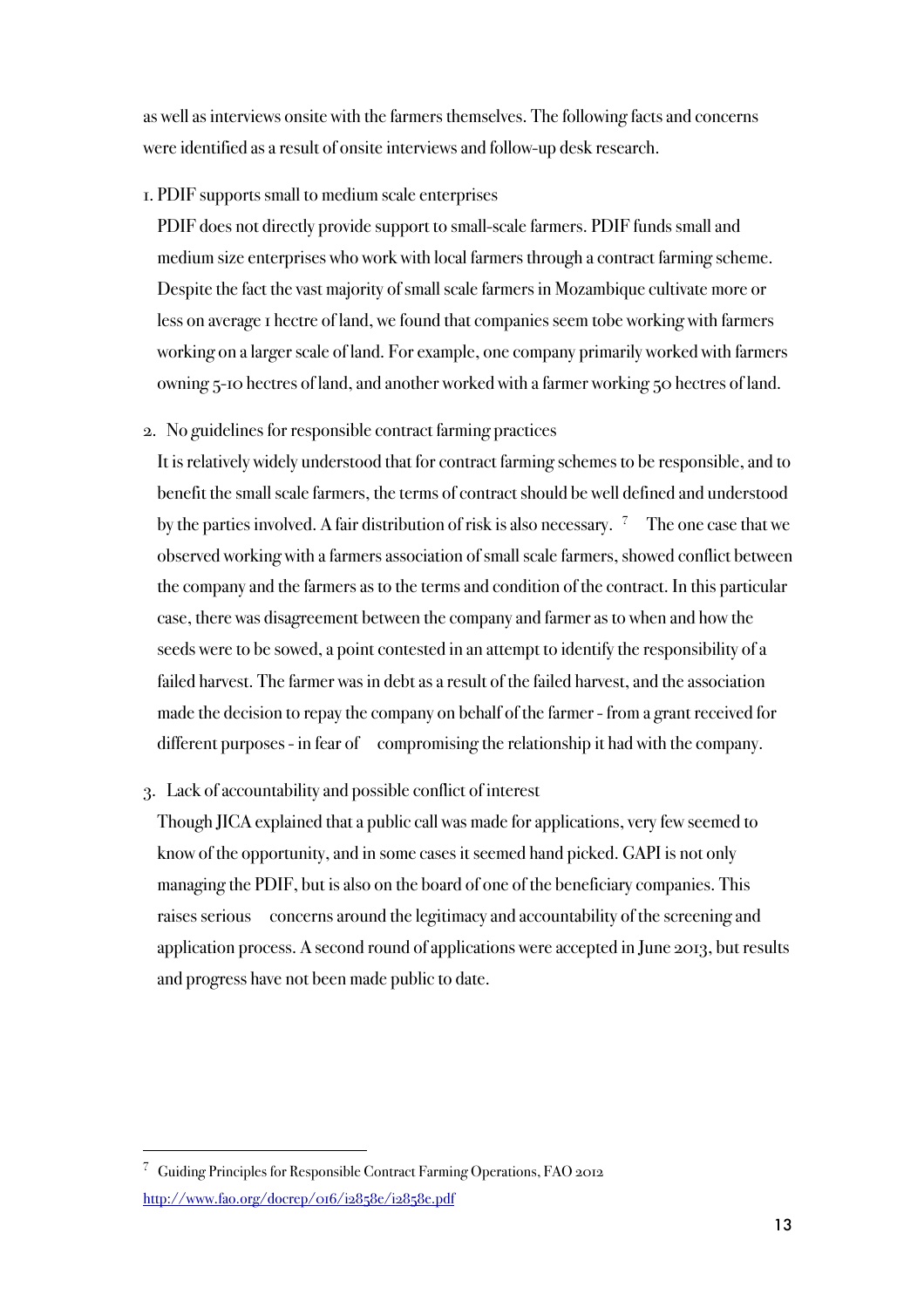#### Quick Impact Projects (QIPs)

*"Quick Impact Projects are defined as projects that will produce visible impacts/outcomes in the short-term, …..It is expected that QIPs will showcase the potential for agriculture development in the Nacala Corridor, which will attract donors to finance the projects proposed in the Master Plan, and attract local and foreign companies to invest in agriculture and agribusiness projects in the Nacala Corridor. " <sup>8</sup>*

Quick Impact Projects have been a difficult subject to address within the NGO=MOFA/JICA Meetings, as JICA has long dismissed its existence. The overview of these Quick Impact Projects first became known through a report titled "SUPPORT AGRICULTURAL DEVELOPMENT MASTER PLAN IN THE NACALA CORRIDOR IN MOZAMBIQUE (PROSAVANA-PD)" which was at that time referred to as the "leaked master plan" or "Report 2".<sup>9</sup> Despite evidence of power point presentations identical to the contents of Report  $2<sup>10</sup>$  having been presented at stakeholder meetings, JICA along with the governments of Mozambique and Brazil have continued to deny its status as an official report.

One of the important missions of the field research was to visit the QIP sites to identify if and how and much progress on the ground was actually being made. QIPs are divided in to public sector projects selected from the list of master plan component projects and carried out through public funding, and into private sector projects to be carried out as private investment by agribusiness companies, identifying on-going or planned private initiatives. The field research sampled both public and private sector QIPs.

As an example of private sector QIPs, farmers association in Niassa was approached by ProSAVANA personnel to apply for the second round of applications for the PDIF. The initiative undertaken by the farmers association was identified as a Quick Impact Project in Report 2. Private sector QIPs presented questions as to the transparency and accountability of the process. Though JICA claims that the PDIF is a Mozambican government run project separate from ProSAVANA, the project overview on its website precisely states that " a fund,

 $\overline{a}$ 

<sup>8</sup> SUPPORT AGRICULTURE DEVELOPMENT MASTER PLAN IN THE NACALA CORRIDOR IN MOZAMBIQUE (PROSAVANA-PD)

 $9$  The report can be downloaded in full from the following website.

http://www.grain.org/article/entries/4703-leaked-prosavana-master-plan-confirms-worst-fears

<sup>10</sup> http://www.mofa.go.jp/mofaj/gaiko/oda/shimin/oda\_ngo/taiwa/prosavana/pdfs/03\_shiryou\_04.pdf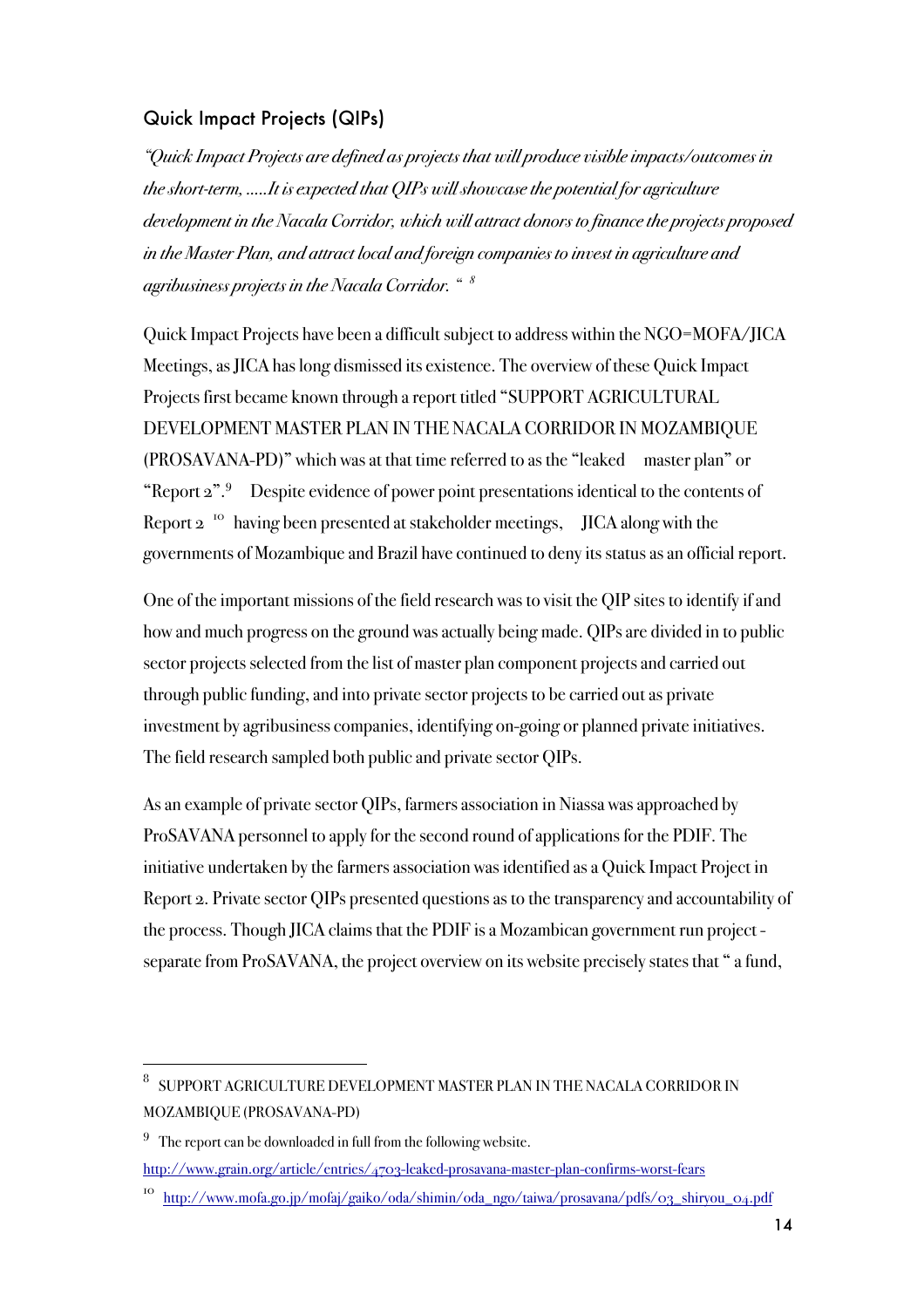sourced from the proceeds of the Kennedy Round, will conduct projects to promote contract farming, as a pilot project of the Quick Impact Projects."  $\textsuperscript{11}$ 

There is also the question of the Nacala Corridor Fund,  $12$  a global investment fund being initiated by FGV Projetos. FGV Projetos is part of the Getulio Vargas Foundation (FGV) - the Brazilian entity assigned by the Brazilian Cooperation Agency to develop the Master Plan for ProSAVANA. With vested interests, how can it be ensured that the contents of the Master Plan presented by FGV serve the interests of the small scale farmers in Mozambique first?

An example of public sector QIPs does not paint a less worrisome picture. Field visits were conducted in Iapala, Ribaue District to verify the status of a QIP project titled "Planning for Land Reserves for Medium and Large Scale Investment." The project was identified to be in its preparation process in an interview with local farmers as well as government officials. The objective of the project is noted as assisting interested investors and the promoting nonshifting cultivation. Local farmers had been approached and facilitated by ProSAVANA to file registration of their land (DUATs) - in a step towards the delimitation of available land - but were not aware of the entailing implications such as changes in agricultural model, land usage, and ultimately a way of life.

DUAT registration may seem to to offer security for farmers. However, if land registration is being promoted as a means to alter the the current agricultural model and land usage, there needs to be thorough discussions and consultation in order to enable any informed decision making by the farmers. Given the reported number of land grabbing and land conflicts in recent years, bold guidelines to protect land tenure and mechanisms to ensure their implementations are indispensable.

#### History and Discussions around Agricultural Development and the role of small-scale farmers in Mozambique

Any and all agricultural development initiatives including ProSAVANA need to be understood in the historical and global context of agricultural development initiatives. With this is mind,

 $\overline{a}$ 

 $\rm{^{11}}$  JICA 2014

http://gwweb.jica.go.jp/km/ProjectView.nsf/VIEWParentSearch/CBD5ADD7676429714925794C0079D83 0?OpenDocument&pv=VW02040104

<sup>&</sup>lt;sup>12</sup> Nacala Corridor Fund

http://www.oecd.org/forum/issues/NACALA%20CORRIDOR%20FUND-FGV%20Projetos.pdf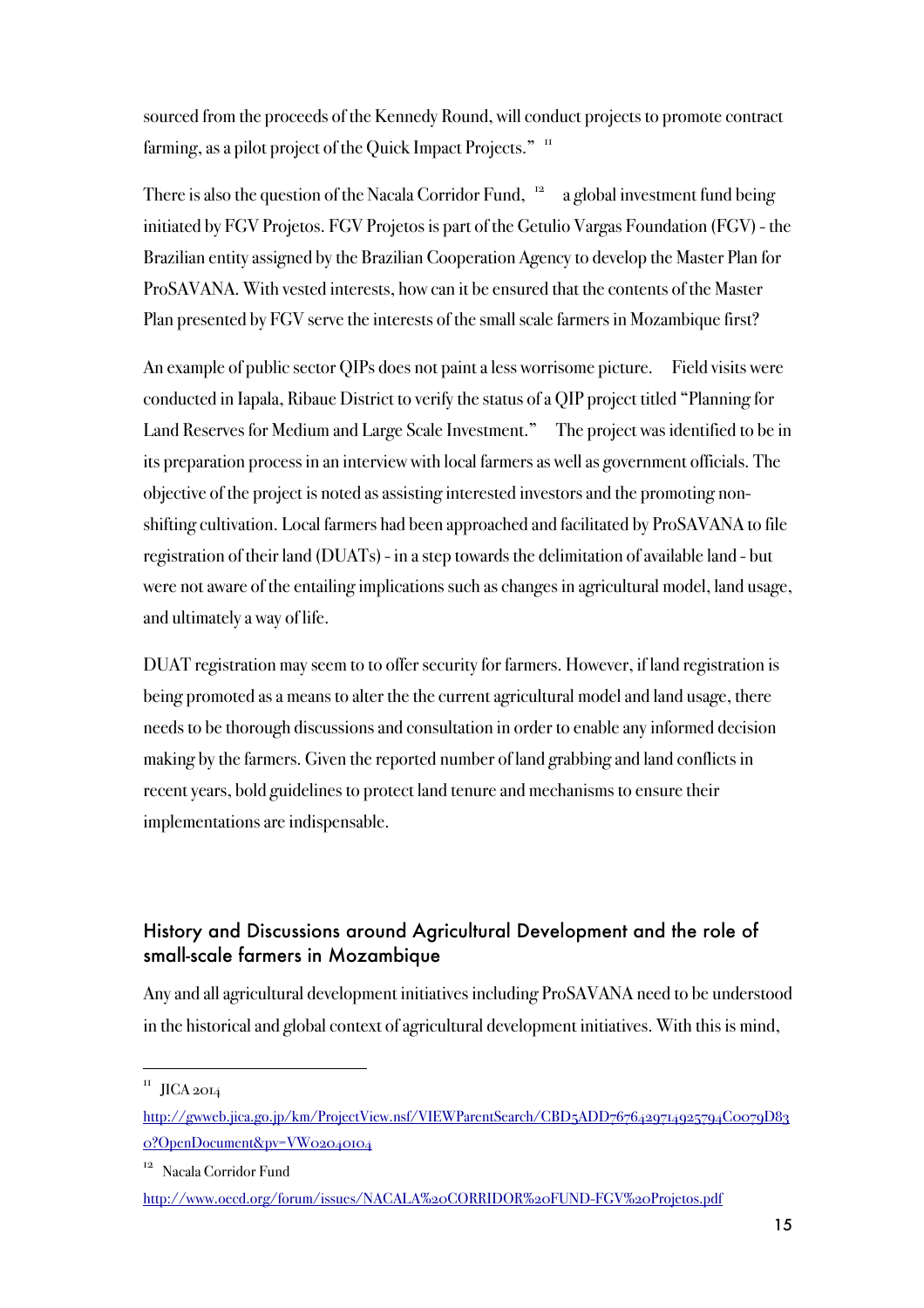Chapter  $\alpha$  reviewed the agricultural policies of Mozambique post-colonialism, including biofuel policies which has contributed to an increase on the demand of land. Though the agreement concerning ProSAVANA precedes the G8 New Alliance for Food and Nutrition Security, the two have a marked affinity, both characterized in its design benefiting global agribusiness and their pursuit for the control of land and seeds.

The chapter also aims to capture the struggles against and at times adaptation of the Mozambican farmers to such top-down policy measures both historically and to date, highlighting the campaign towards the establishment of land law, processes and outcomes of the Poverty Reduction Strategy Papers (PRSP) and the proactive involvement of farmers groups in defining the country's agricultural policy and legal infrastructure.

Furthermore, the chapter moves on to capture the realities of the livelihood of farmers in Northern Mozambique, especially focusing on customs and practices relevant to agriculture and food. The picture presented reveals the wealth and diversity of knowledge, practice and creativity of farmers. A particular focus was given to the important role played by women.

These facts prove that farmers are not mere recipients and beneficiaries - as implied in most of ProSAVANA related official documents to date - but are and should be regarded as rights holders to their way of life and production. This leads to recommendations suggesting ProSAVANA should support the initiatives and decision making of the farmers themselves on a personal, regional and national level. The "National Plan to Support Family Farming" as initiated by UNAC and others are a sound basis to initiate discussions. 2014 is the international year of family farming - evidence that small scale / family farming should be given due recognition and support.

#### Meaningful Participation and the Consultation Process

The final section of the report documents a comprehensive and detailed record of the consultation process, including a timeline of events since the inception of ProSAVANA in 2009 up to December 2013. It is important to note that it is clear any form of consultation with local communities and civil society only began after concerns were voiced and raised in late 2012. When consultations did begin, the process itself quickly turned into a subject of heated criticism and has lead to the cultivation of further mistrust and suspicion.

The most contested issues included the following:

1. ProSAVANA personnel showing up at a dialogue session with a pre-drafted communique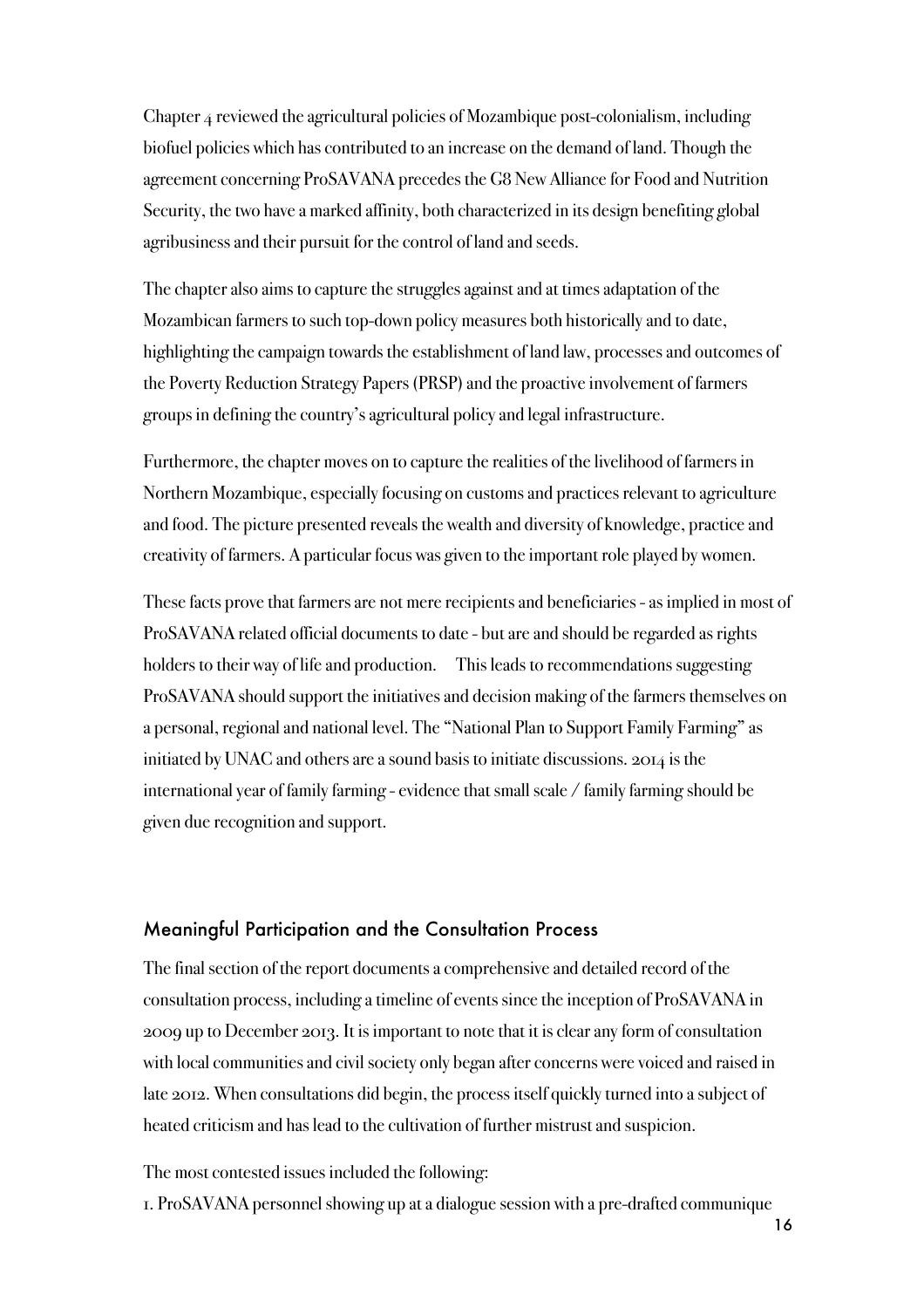insisting participants to sign

2. public justification of consultation with civil society, despite not addressing the Open Letter and no substantial mention of the concerns raised

3. direct and indirect threats and acts of intimidation, coercion to participation under unilaterally defined conditions

4. attempts at the division of civil society, including the marginalization and omission of certain organizations

Deteriorating governance, widening economic inequality, and the increasingly authoritarian administration have all contributed to human rights violations both on the ground and in the consultation process. Needless to say, different parties have different interests, and for certain parties, initiatives such as the Nacala Fund and the G8 New Alliance for Food and Nutrition Security are of great relevance to ProSAVANA.

Lastly, the chapter analyzes these findings in light of JICA's Guidelines for Environmental and Environmental Considerations.<sup>13</sup> The result suggests a violation of the guidelines, notably regarding its general policy for democratic decision making and respect for human rights and democratic governance, as well as in its principles concerning meaningful stakeholder participation, information disclosure, and the commitment to addressing a wide range of impacts.

#### Conclusions and Recommendations

In light of the findings and analysis presented in the report, and based on the fact that signatories to the Open Letter continue to ask for formal response from the governments as of January 14, 2014, we would like to present the Joint Japanese Civil Society Statement<sup>14</sup> issued on September 30, 2014 and endorsed by 36 Japanesse civil society organizations as the final conclusions and recommendations of the report.

 $\overline{a}$ 

<sup>&</sup>lt;sup>13</sup> JICA Guidelines for Environmental and Social Considerations

http://www.jica.go.jp/english/our\_work/social\_environmental/guideline/pdf/guideline100326.pdf

<sup>&</sup>lt;sup>14</sup> See Annex for full statement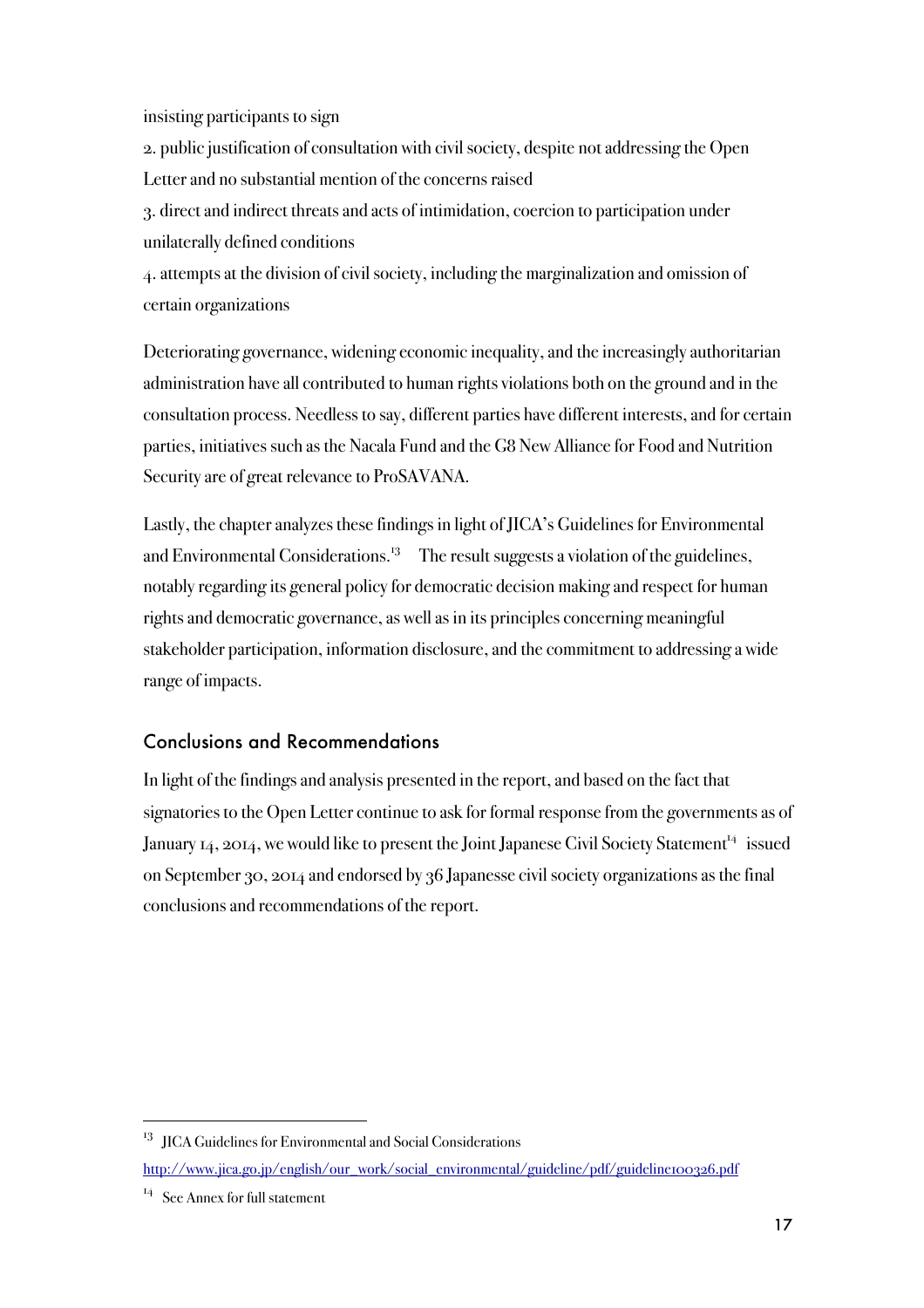## ANNEX

## Japanese Civil Society Statement on ProSAVANA

Call for an Immediate Suspension and Fundamental Review

#### SEPTEMBER 30, 2013

We, as like-minded civil society organizations in Japan, call on the Japanese Ministry of Foreign Affairs (MOFA) and the Japan International Cooperation Agency (JICA), for the immediate suspension and fundamental review of the ProSAVANA program.

ProSAVANA is a large-scale agricultural development program in Mozambique, conducted as part of Japan's official development assistance (ODA) and initiated by the governments of Japan, Brazil and Mozambique. This statement is based on the gravity of concerns repeatedly expressed by the farmers and civil society organizations of Mozambique, as well as on the findings of our field research conducted between July and August this year in Mozambique.

#### BACKGROUND

ProSAVANA will potentially affect  $I_4$  million hectares of land in three northern provinces of Mozambique, an area inhabited by more than  $4$  million people. The area is equivalent to three times of all the farmland in Japan. Farmers represent over 80% of the entire population in Mozambique. Small-scale farmers make up the overwhelming majority (99.99%) of these farmers and work 95% of all cultivated land in Mozambique. However, under ProSAVANA, farmers have not been respected as right-holders nor have their participation in the program been duly ensured. The National Union of Peasants (UNAC), the largest farmers confederation in Mozambique composed of 2,200 farmers organizations, and civil society organizations have repeatedly raised their concerns regarding the possible negative impacts of large-scale agricultural development and investment schemes of ProSAVANA on the livelihoods of the local small-scale farmers.

It is worth highlighting the importance and significance of the Open Letter, which was released ahead of the Fifth Tokyo International Conference on African Development (TICAD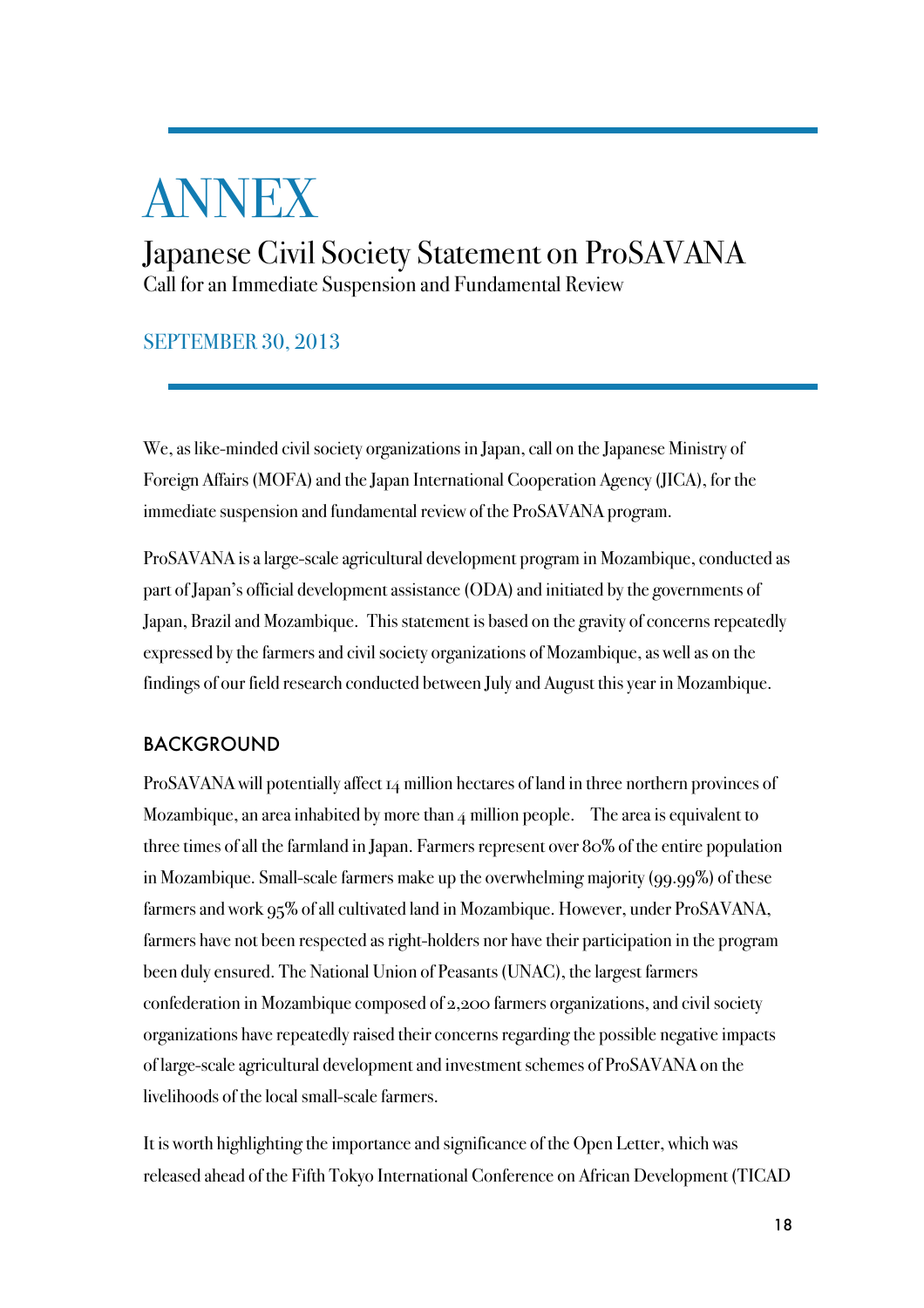V) on May 28, 2013. 23 organizations representing farmers, religious groups and civil society in Mozambique came together to draft, sign and release this Open Letter addressed to the respective heads of state of Mozambique, Japan and Brazil. The Open Letter, calling for the immediate suspension of ProSAVANA, is unprecedented both in representation and gravity as an objection to aid programs in Mozambique. Mozambican representatives travelled to Japan and successfully hand-delivered the Open Letter to Prime Minister Shinzo Abe on the sidelines of TICAD V this June.

With such developments taking place, Japanese civil society organizations have been engaging with MOFA/JICA on ProSAVANA through the established periodic consultative meetings between Japanese NGOs and MOFA. The importance of consulting local farmers and civil society was recognized in these meetings, and the governments promised to review the program in order to enable the participation of local farmers and civil society.

However, the drafting of the master plan, the preparation of Quick Impact Projects (QIP) (programs where "quick impacts" and visible outcomes are expected), and pilot projects funded by the ProSAVANA Development Initiative Fund (PDIF) continued to be prepared and implemented without review. Information disclosure remained to be limited, and neither transparency nor accountability improved in the process. Consequently, anxiety has increased among local farmers and civil society organizations. In addition, no official response has been made to date on the Open Letter, and though cursory consultation meetings have been held with limited participants, it has only served to deepen the concerns and increase the distrust of the majority of farmers and civil society.

At the same time, incidences of land grabs, by both international and domestic investment and businesses in the Nacala Corridor, are being witnessed at an alarming scale. Pressure on land is increasing, and so are conflicts over land. Local farmers in vulnerable positions have been forced off their land, and pushed into hunger and poverty. Local farmers raising their voices have been reportedly harassed and threatened.

ProSAVANA, as it stands, threatens the livelihood of the local small-scale farmers, and risks the destabilization of Mozambican society. It also raises questions concerning the respectability and legitimacy of Japanese official development assistance. We, as like-minded organizations of Japanese civil society, hereby request the government of Japan to initiate the immediate suspension of, and fundamental review of ProSAVANA.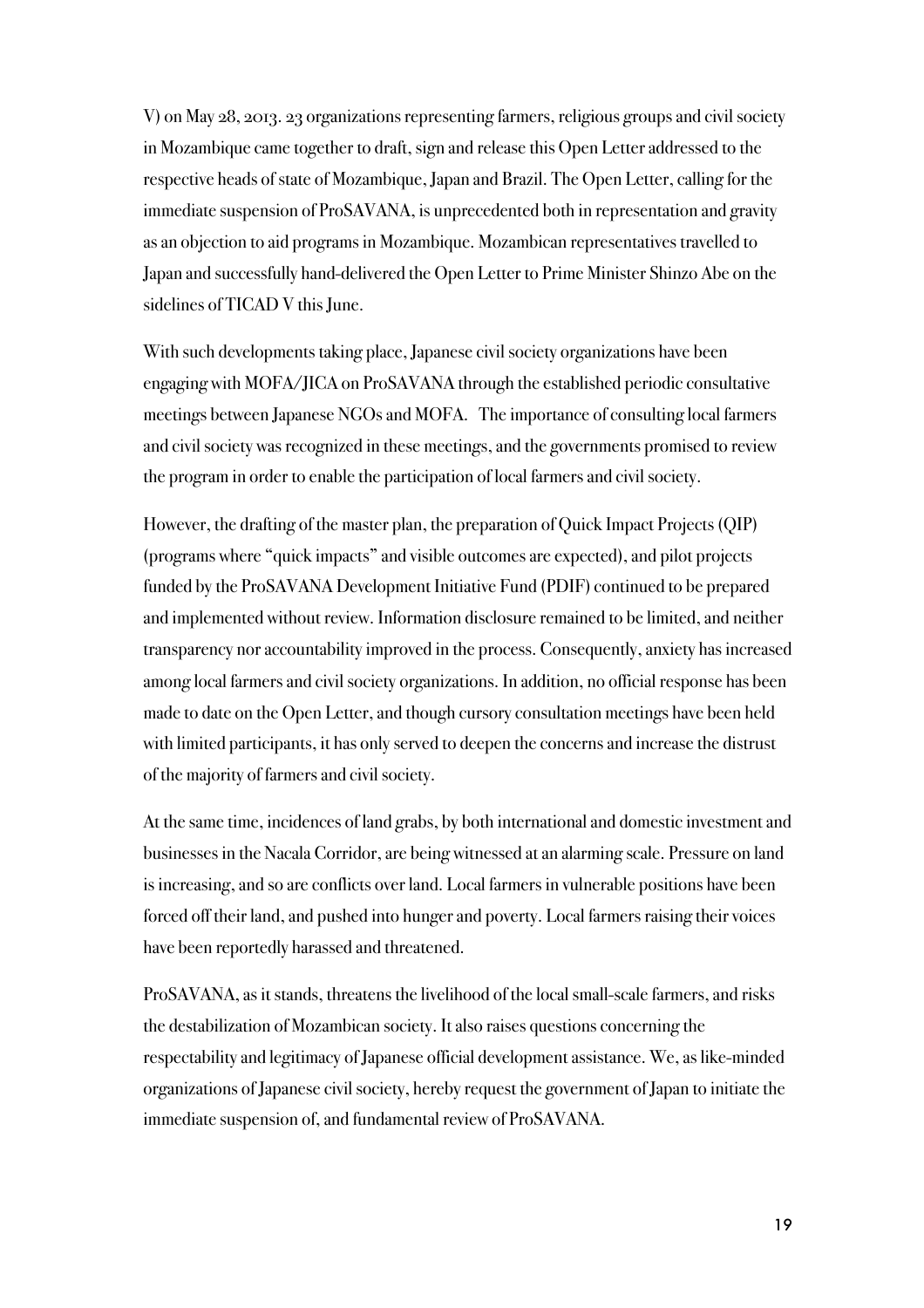#### REQUESTS

1.We request the Japanese government to immediately reply, in writing, to the Open Letter, submitted by the Mozambican civil society dated 28th of May 2013. This reply should specifically provide a direct response to the immediate suspension of ProSAVANA as requested in the Open Letter.

2. The environmental, political, and social context in Mozambique has deteriorated since the signing of the ProSAVANA agreement in 2009. There have been increased incidents of environmental degradation and of land conflicts arising from land grabbing. Political space to question government policies has steadily decreased. We request that a renewed and independent field research be conducted in the pertinent areas, and that appropriate consultations be held with local farmers and civil society. The fundamental framework of the ProSAVANA should be revisited according to the results.

3. In the consultative meetings held between MOFA/JICA and Japanese civil society groups, the fundamental review of the consultation process with local farmers and civil society was agreed upon. However, not only has the consultation process failed to improve, but the process has increased mistrust toward the program amongst the civil society groups of Nampula and Niassa Provinces, and also among the farmers associations and civil society groups representing the whole of Mozambique. We request that the Japanese government make an effort to accurately understand this situation, and to clarify how and why UNAC and other member organizations of UNAC, which not only legitimately represent the small farmers of Mozambique, but have been extensively involved in the discussion, were excluded from the various discussion arrangements under ProSAVANA.

4. In the fourth and fifth consultative meetings held between Japanese civil society and MOFA/JICA, both of which took place after the delivery of the Open Letter, MOFA/JICA emphasized that ProSAVANA would only be implemented after a thorough consultation process. However, the second round of submissions for the PDIF opened in July, despite an absence of progress in the consultation process, serving only to further deepen local confusion and mistrust. We request that the Japanese government make an assessment of facts, and clarify how and why project implementation proceeded regardless of the promises made.

5. The consultation process with local farmers and civil society should fully uphold the principles of free, prior, and informed consent (FPIC), and must ensure sufficient disclosure of information and accountability. In due consideration of both the scale and gravity of impact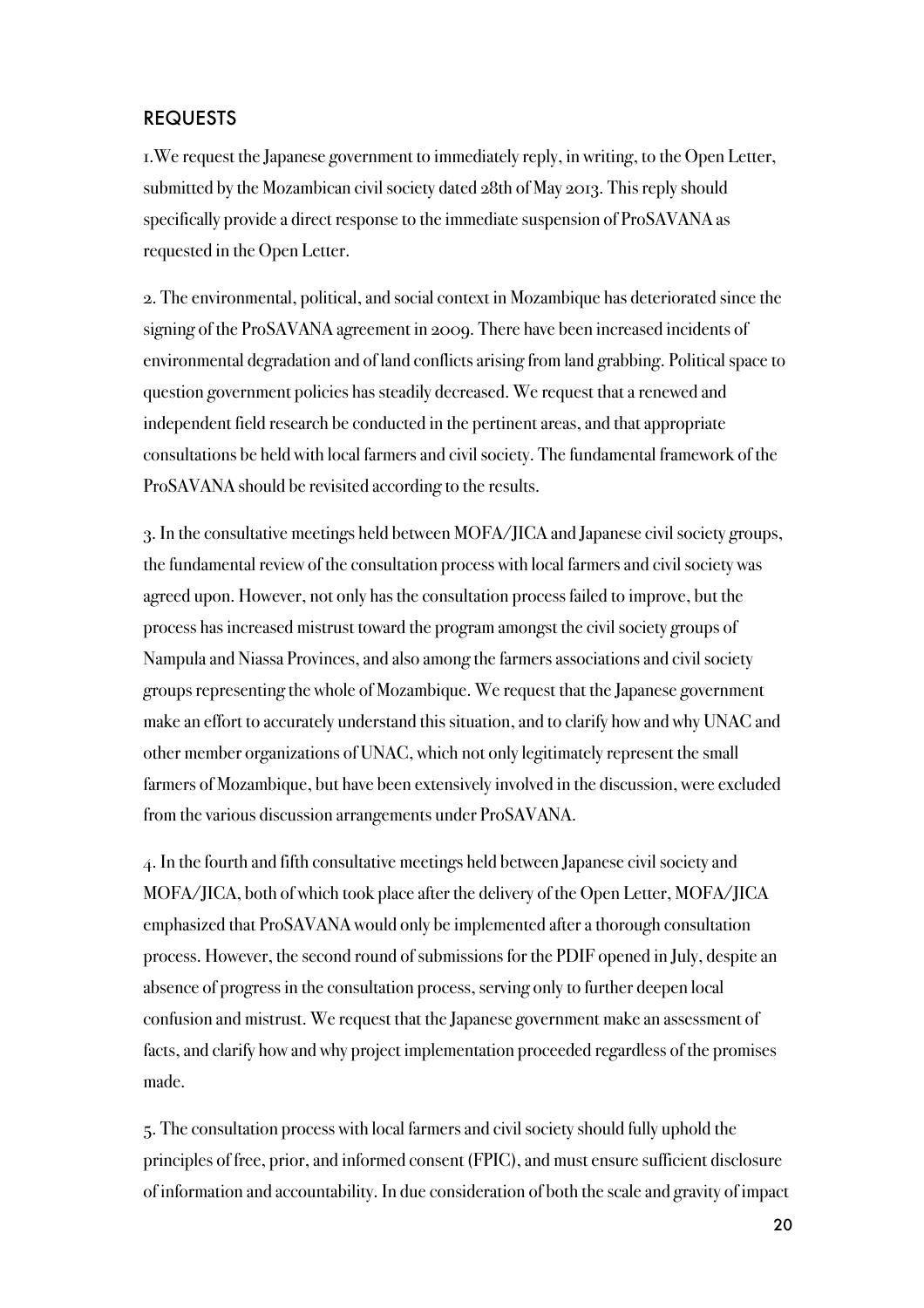the program is foreseen to have on the local communities, it is absolutely crucial to ensure the meaningful participation of local farmers and civil society in the process. We request MOFA/JICA to immediately suspend the program, and engage in dialogue with local farmers and civil society on how to move forward.

6. 2014 is the International Year of Family Farming, where the importance of family farming will be recognized and celebrated internationally. Concurrently in Mozambique, farmers represented by UNAC, together with civil society, are preparing the "National Plan for the Support of Family Farming." If ProSAVANA purports to support the Mozambican farmers, it would be most appropriate to recognize and provide due support for such initiatives. We request that MOFA/JICA consider and respond to this proposal.

7. ProSAVANA promotes the registration of land titles (DUAT) with the purpose of facilitating investment. However, the premise nor implications of DUAT registration is not yet fully understood by the local farmers, and public debate regarding land policy in Mozambique has only begun. The Mozambique Land Act recognizes the right to land use based on customary tenure without the registration of DUAT. The hasty promotion of DUAT registration risks limiting present and future land rights for farmers. We request that farmers are provided appropriate support enabling them to uphold their rights to their land.

#### SIGNATORY ORGANIZATIONS

ATTAC Japan Citizen Group Concerned with the Development of Mozambique Africa Japan Forum (AJF) Japan International Volunteer Center (JVC) Oxfam Japan

#### ENDORSING ORGANIZATIONS (31 ORGANIZATIONS)

アジア太平洋資料センター(Pacific Asia Resource Center) アジア農民交流センタ-(Asian Farmers' Exchange Center/AFEC) アイヌ民族評議会(APC) 遺伝子組み換え食品いらない!キャンペーン (No! GMO Campaign) (株)オルター・トレード・ジャパン(Alter Trade Japan) (特活)アジア・アフリカと共に歩む会(Together with Africa and Asia Association) (特活)アフリカ地域開発市民の会(Community Action Development Organization) (特活)「環境・持続社会」研究センター (Japan Center for a Sustainable Environment and Society) (特活)ハンガー・フリー・ワールド(Hunger Free World)